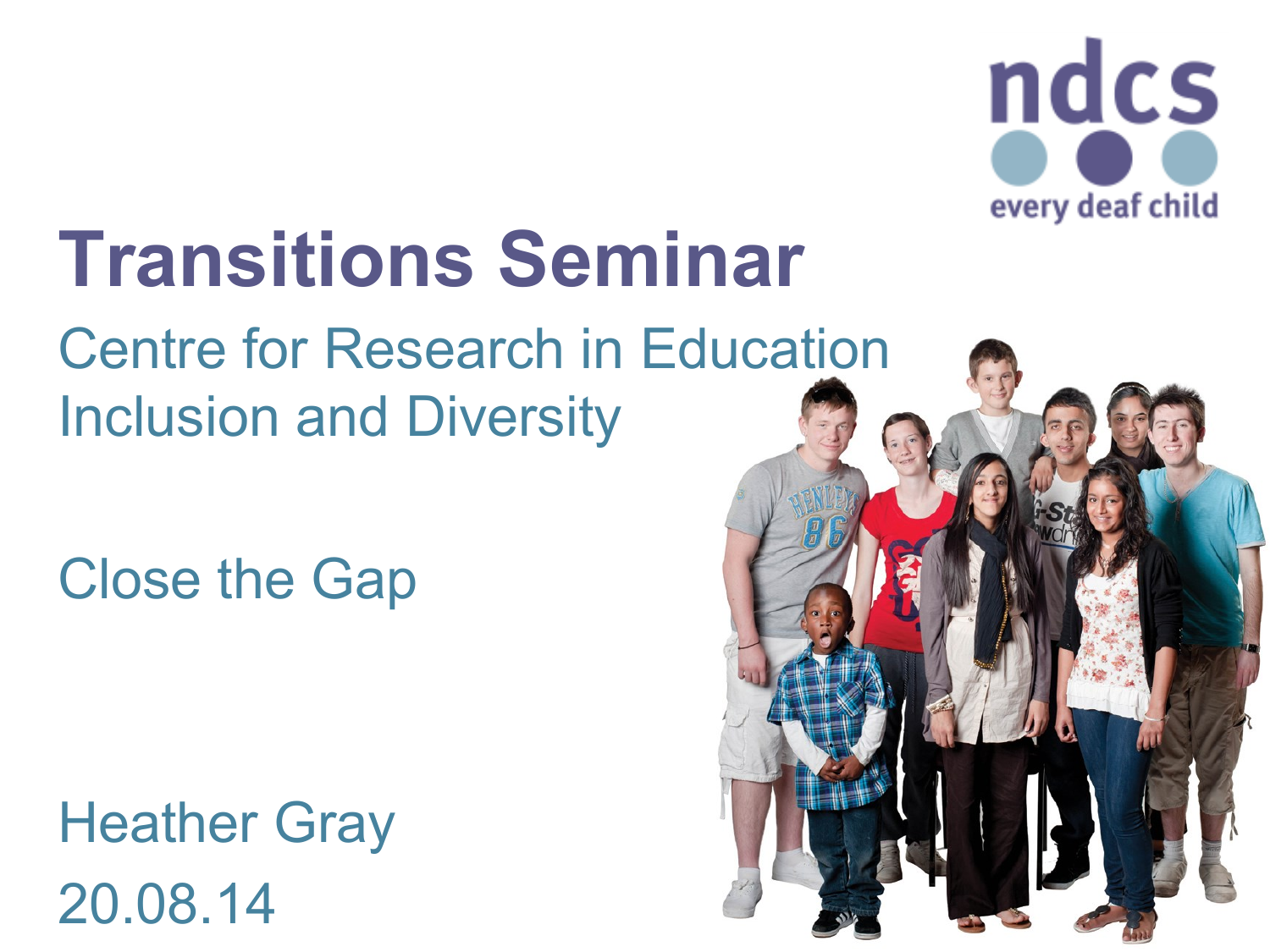# **National Deaf Children's Society**



- National charity delivering direct services to children and families
- Policy and campaigning activity to drive up standards in services for children who are deaf
- Training and publications for professionals
- Commission research to inform the sector.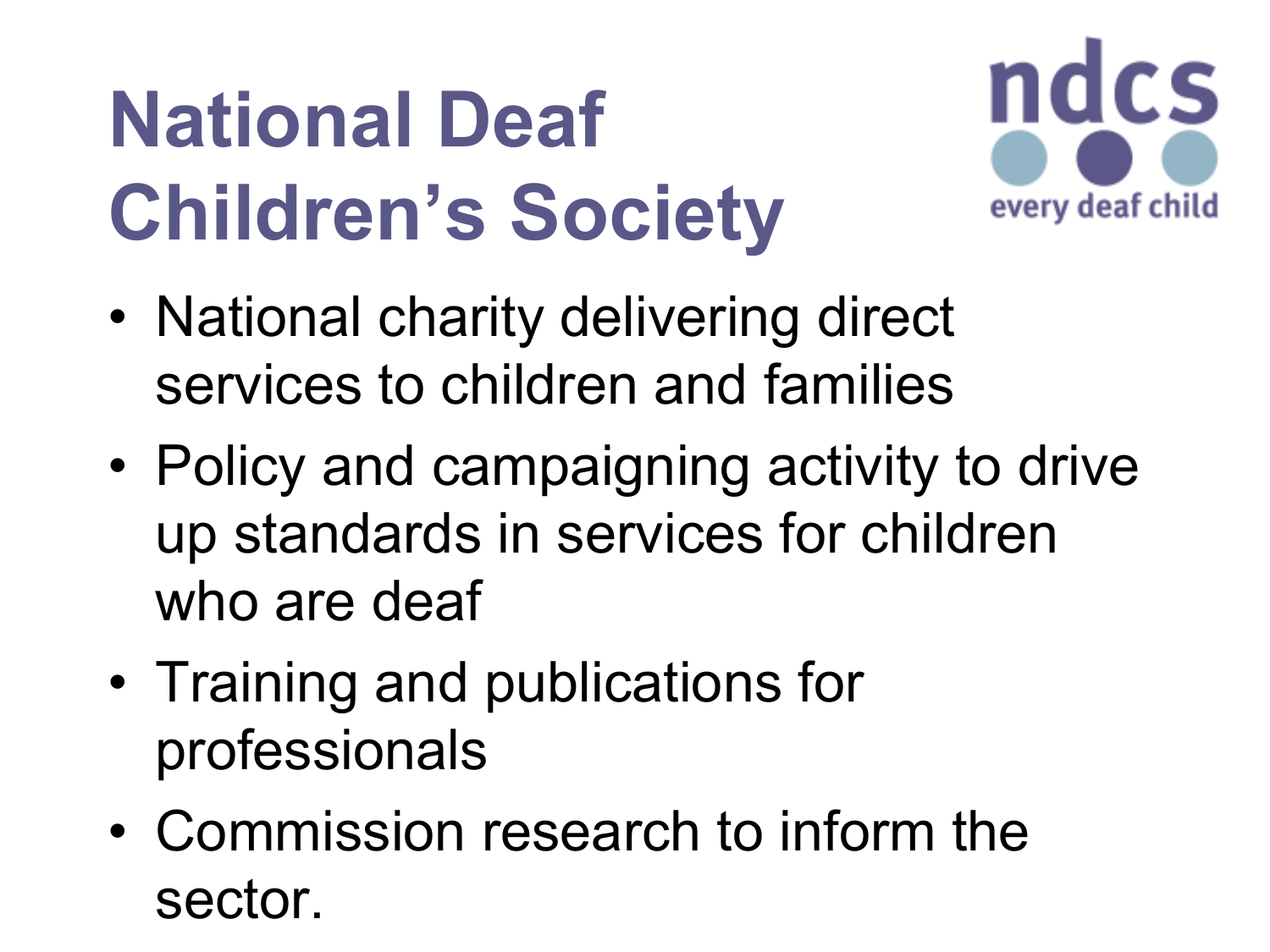### **Overview**



- Why we commissioned research?
- What does the research tell us?
- What should happen nationally & locally to address the issues raised?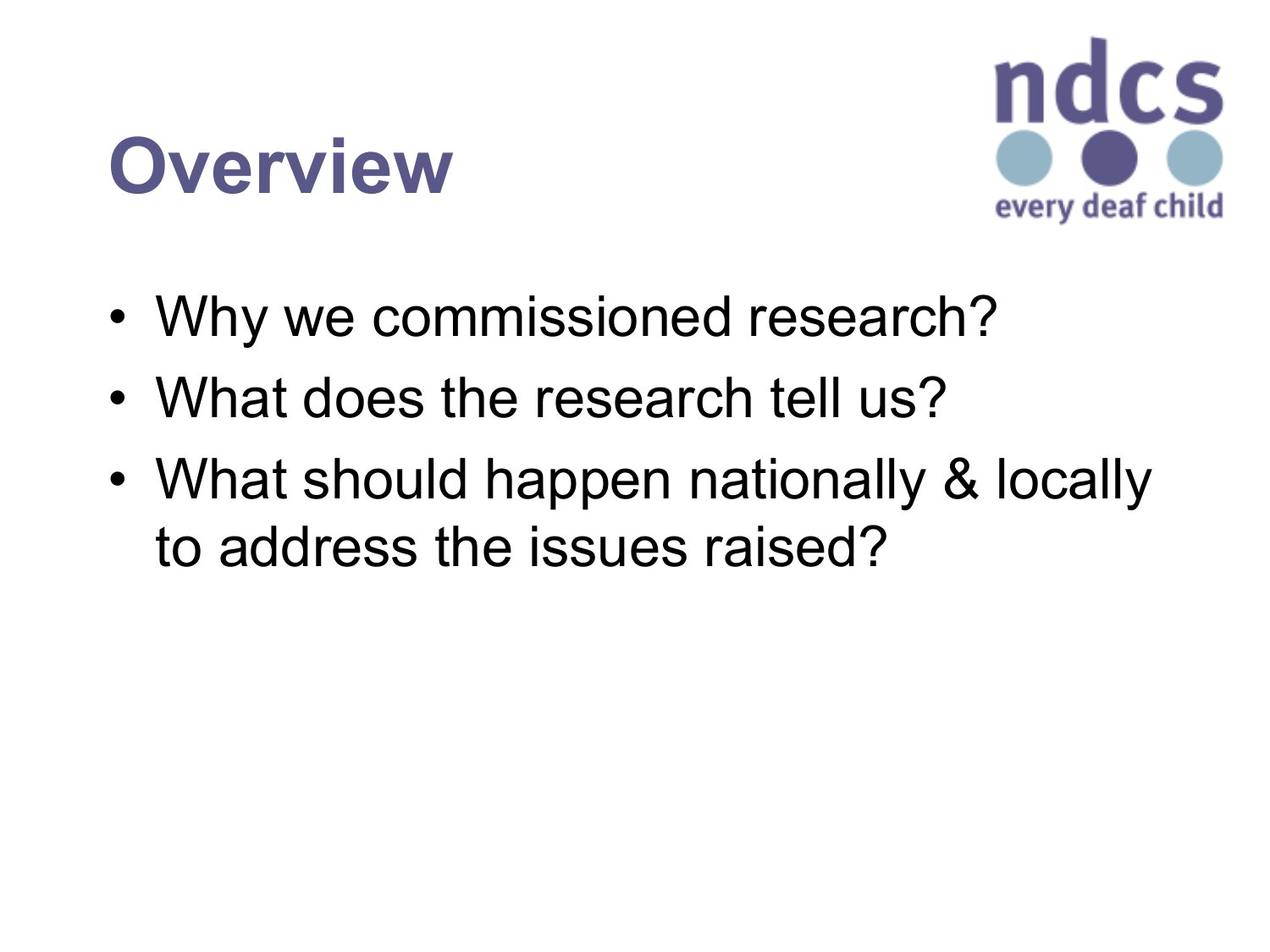### Why we commissioned **ndcs research…** every deaf child

- A lack of understanding about the postschool experiences of deaf young people
- Bringing together scattered data and information about the experiences of deaf young people
- Create some definitive action around attainment gap.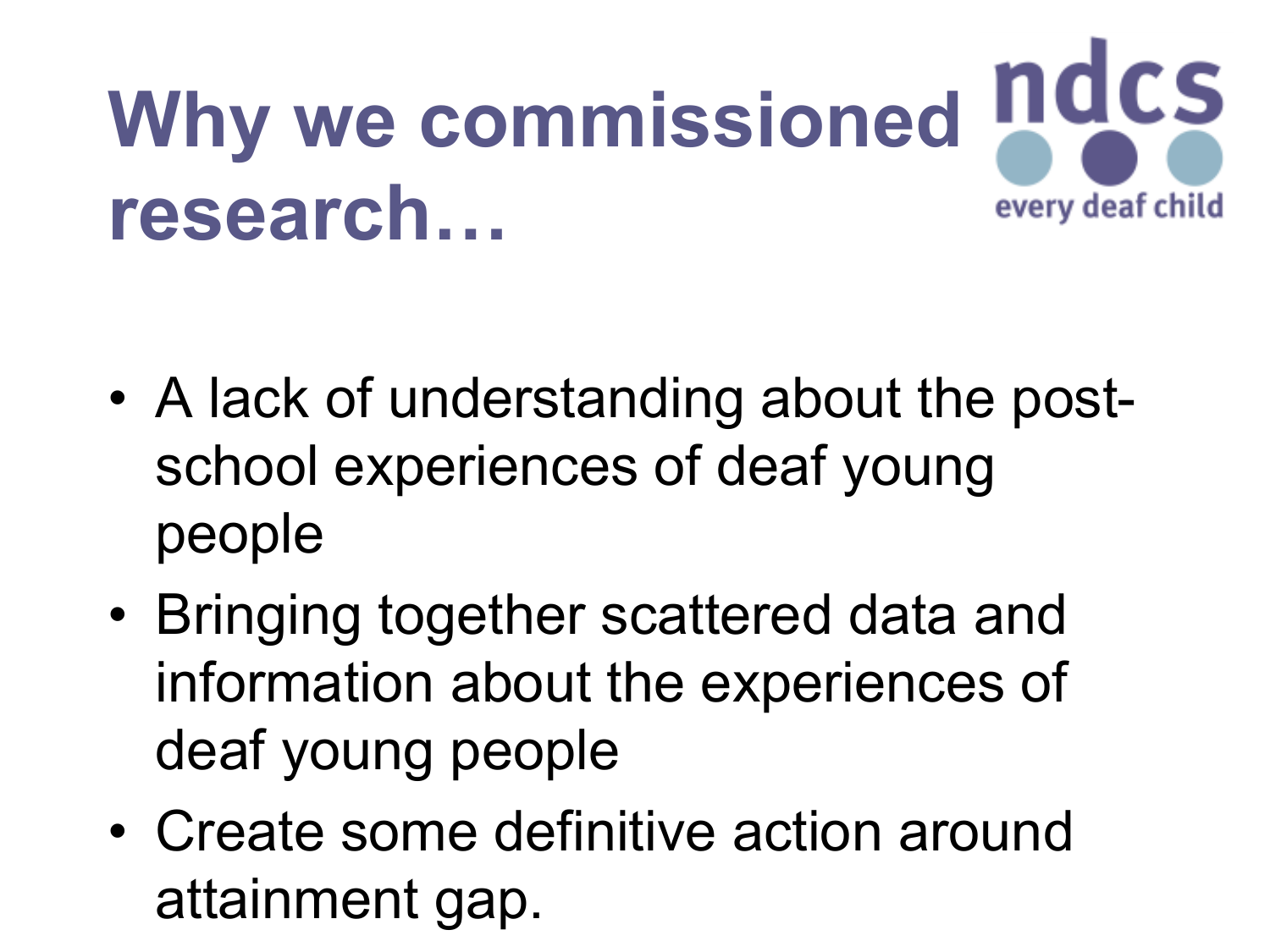# **The research involved**



- Comparative secondary analysis of official statistics in wide number of areas relating to deaf young people
- Interviews with 30 deaf young people aged 18 - 24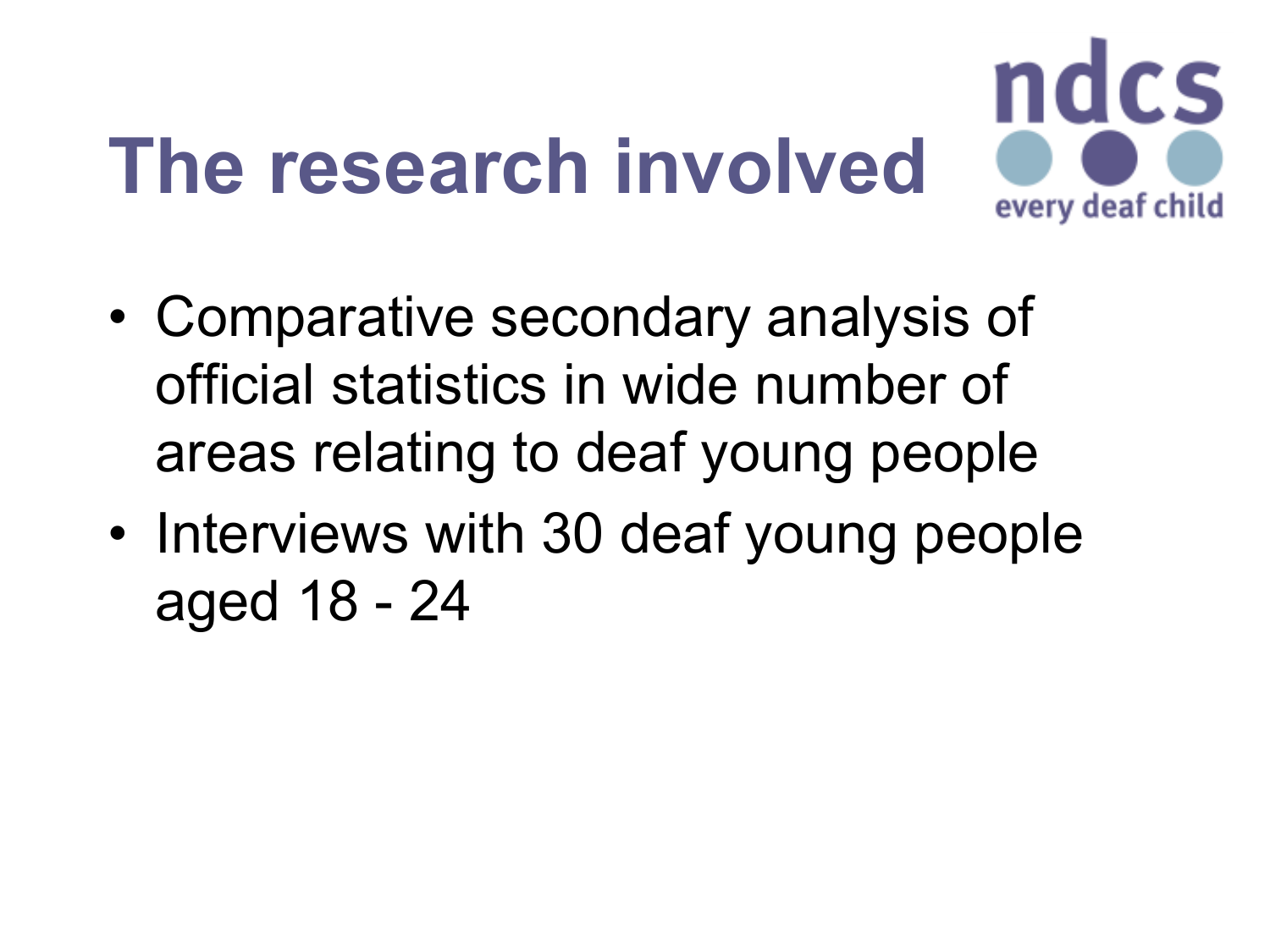

There are a number of gaps in postschool outcomes for deaf young people in Scotland today:

- Academic attainment
- Access to post-16 destination
- Employability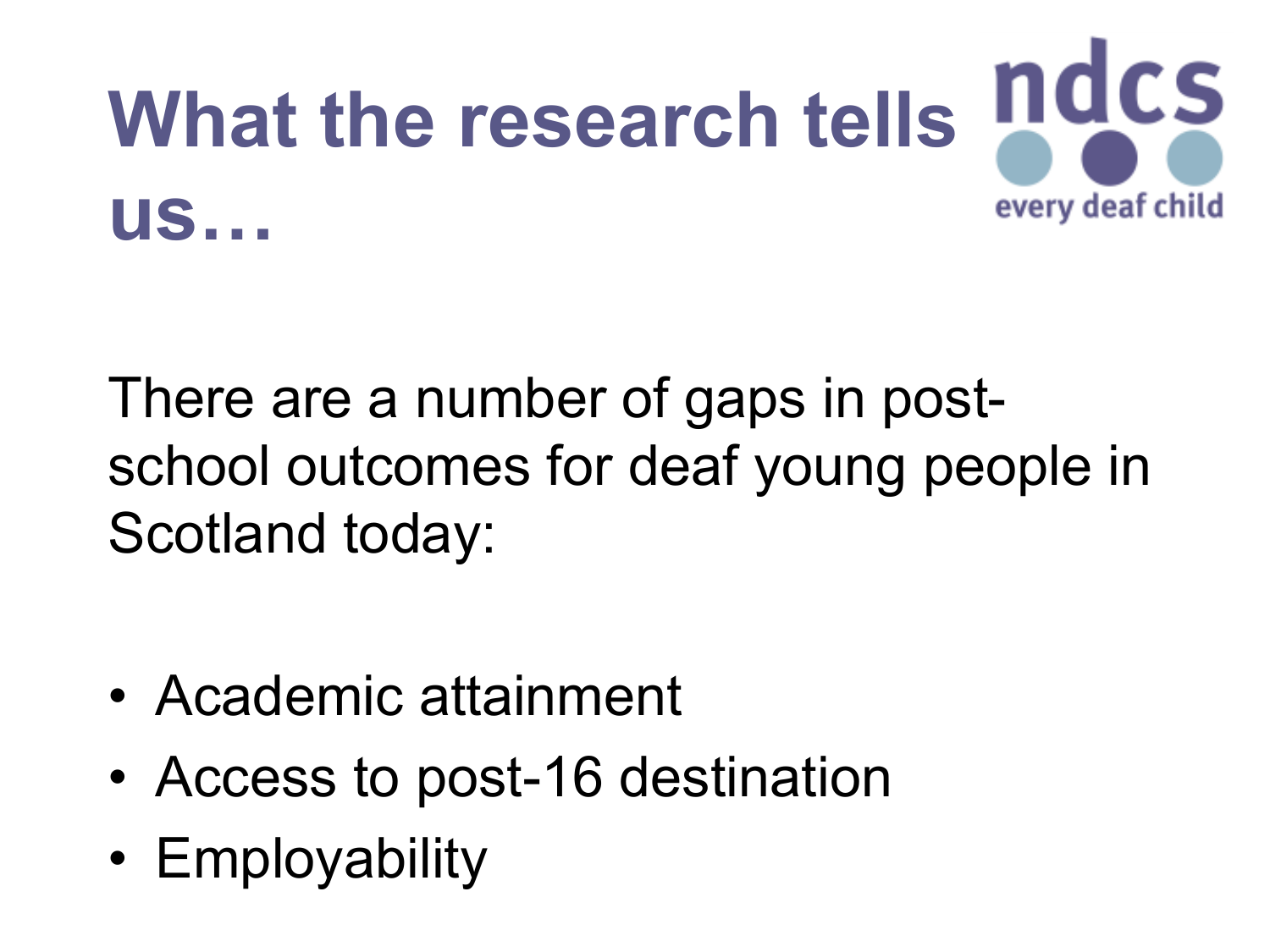### **Academic attainment**



Deaf school leavers who received support for learning:

- Were more likely to leave school with no qualifications (9.8% vs 0.9%)
- Were less likely to obtain Highers or Advanced Highers (36.3% vs 61.1%)
- A worsening attainment profile for deaf learners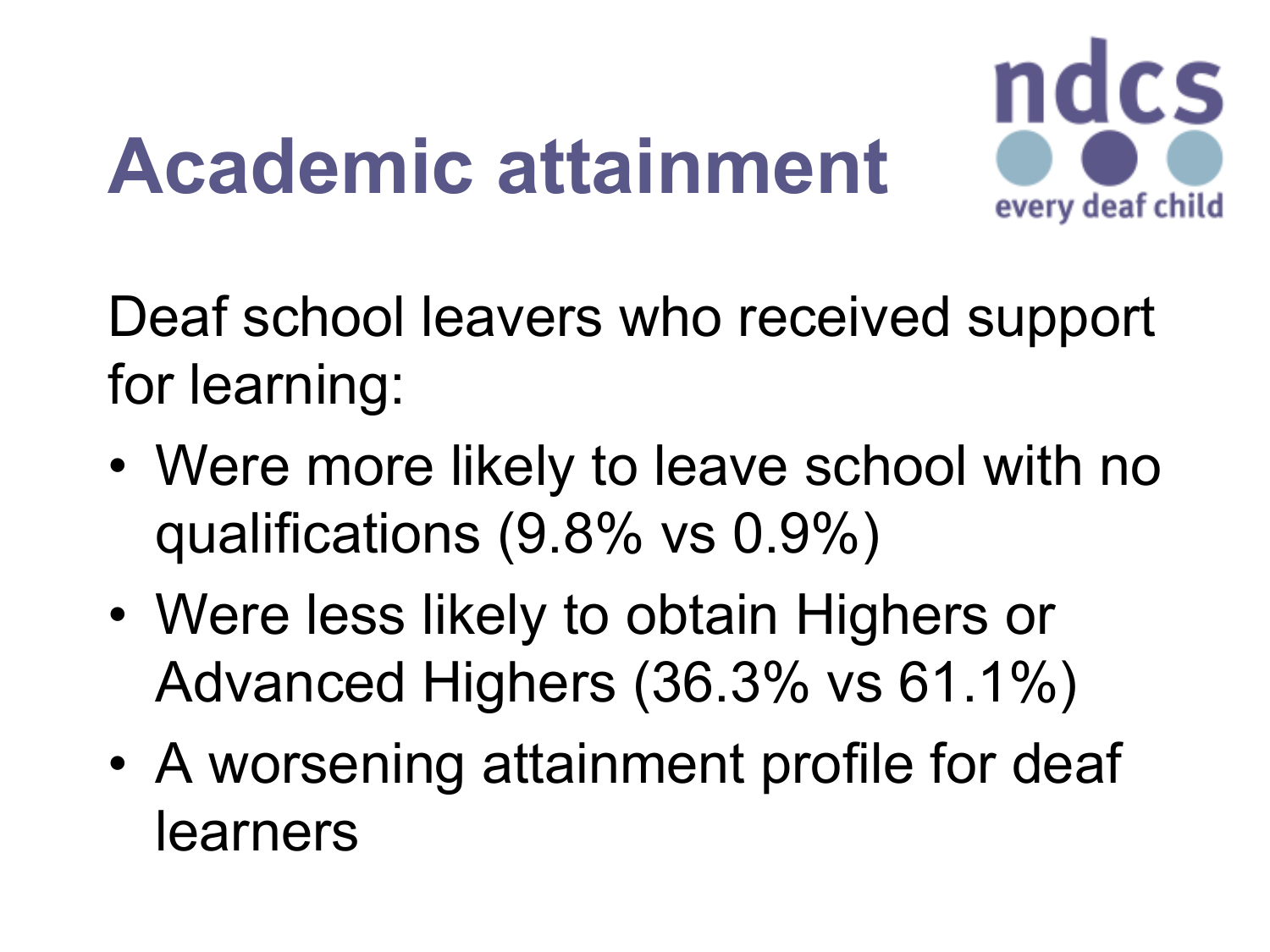#### ndcs **Access to post-16**  every deaf child **destinations & employability**

- Deaf school leavers are less likely to enter HE (21.8% vs 40%)
- More likely to enter FE –this is positive, yet research raised concerns about consistency of support in FE settings.
- Less likely to gain employment upon leaving school but improving (19.1% vs 22.5%)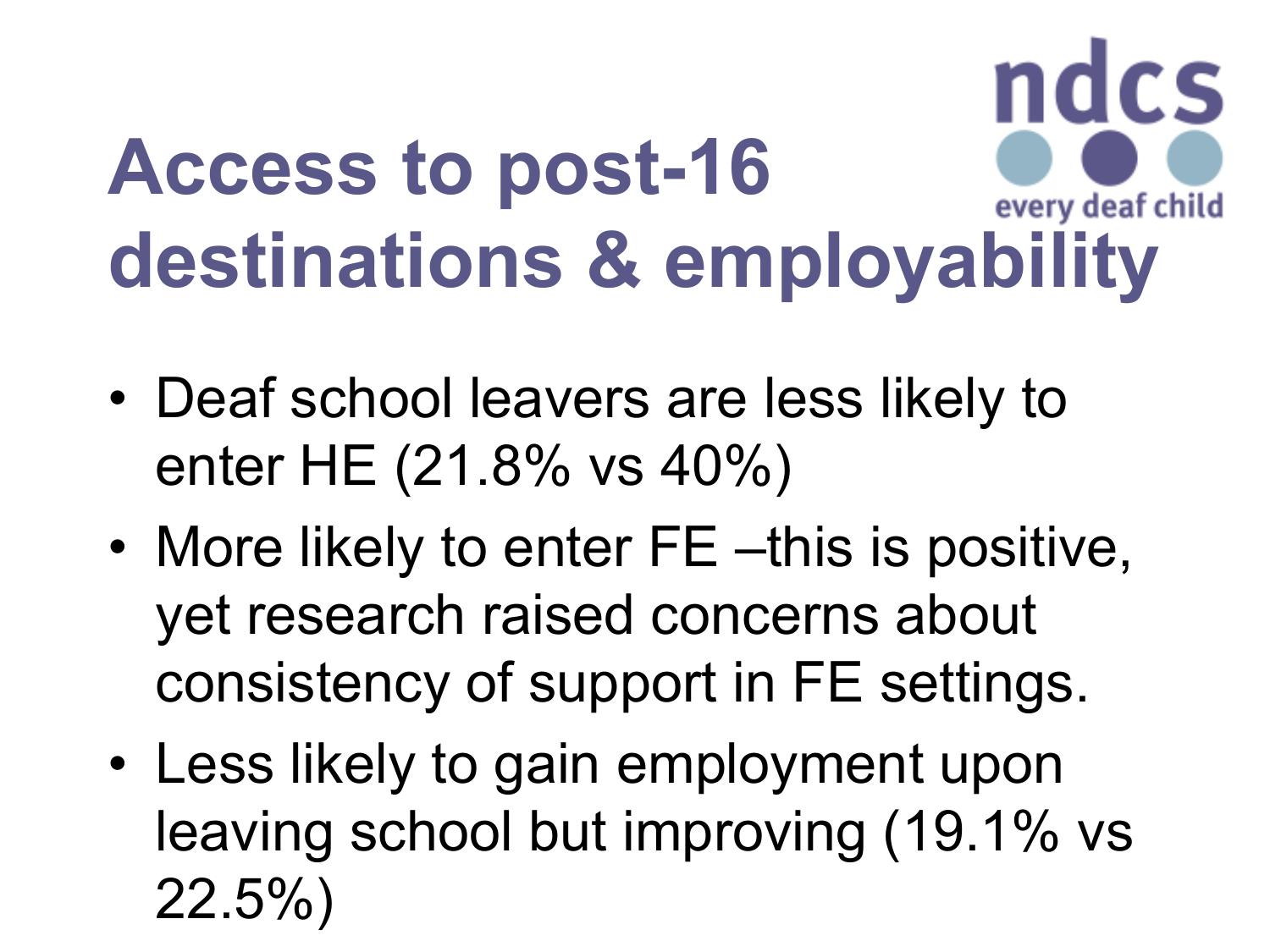#### **What factors contribute ndcs to these outcomes?** every deaf child

- Consistency of support at school and post-school destinations and lack of accessible information and advocacy
- The lack of transitional planning for deaf young people
- Emotional health and wellbeing lack of confidence & impact of social isolation
- Socio-economic status a double disadvantage for deaf young people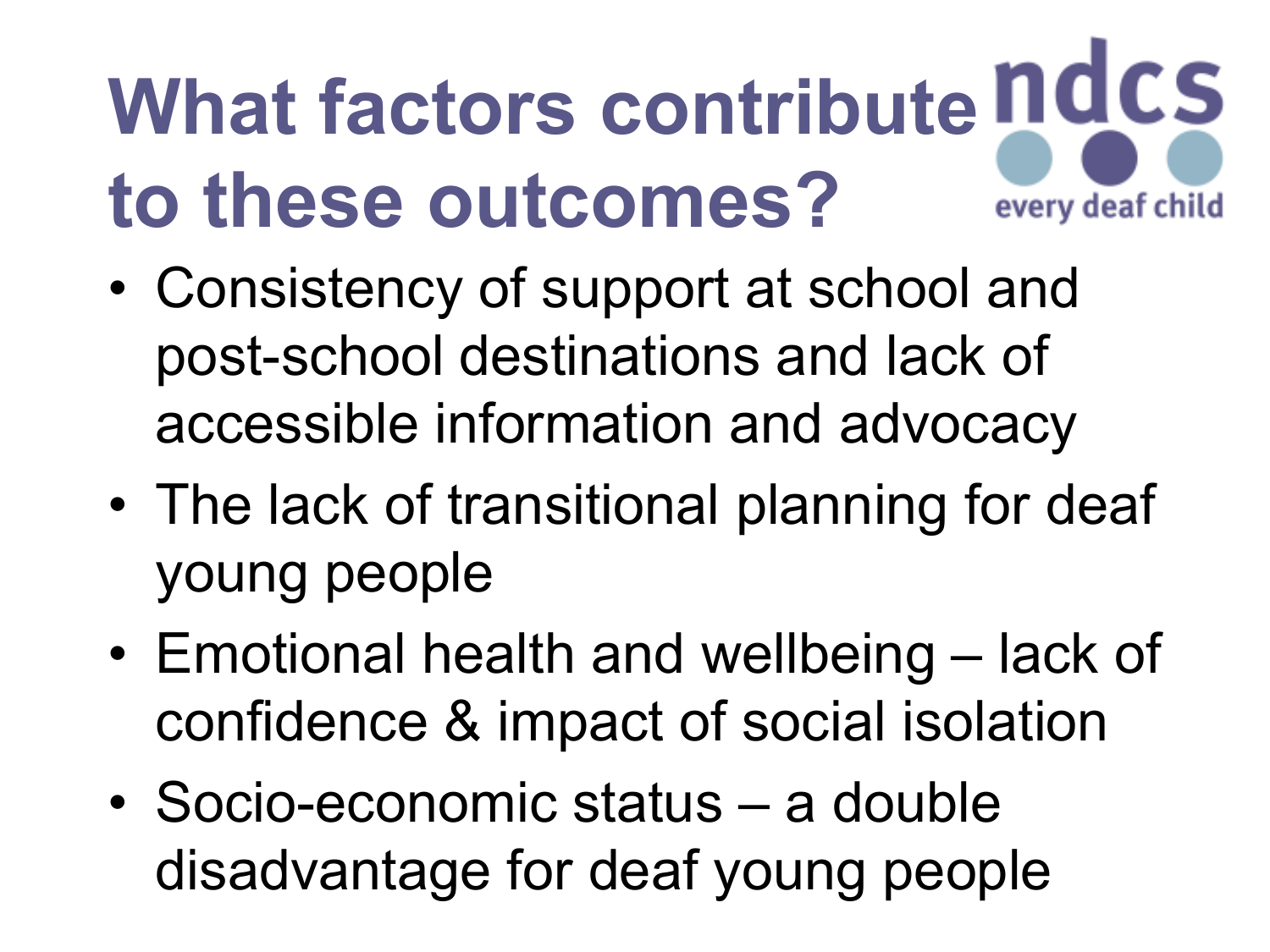# **What can be done nationally?**



- Scottish Government recognises and formally commits to closing the gap for deaf young people
- A review is conducted by Education Scotland into education provision for deaf learners in Scotland
- Scottish Government takes steps to improve incomplete data sets
- Legislation & accompanying guidance used to improve transitional practices for deaf young people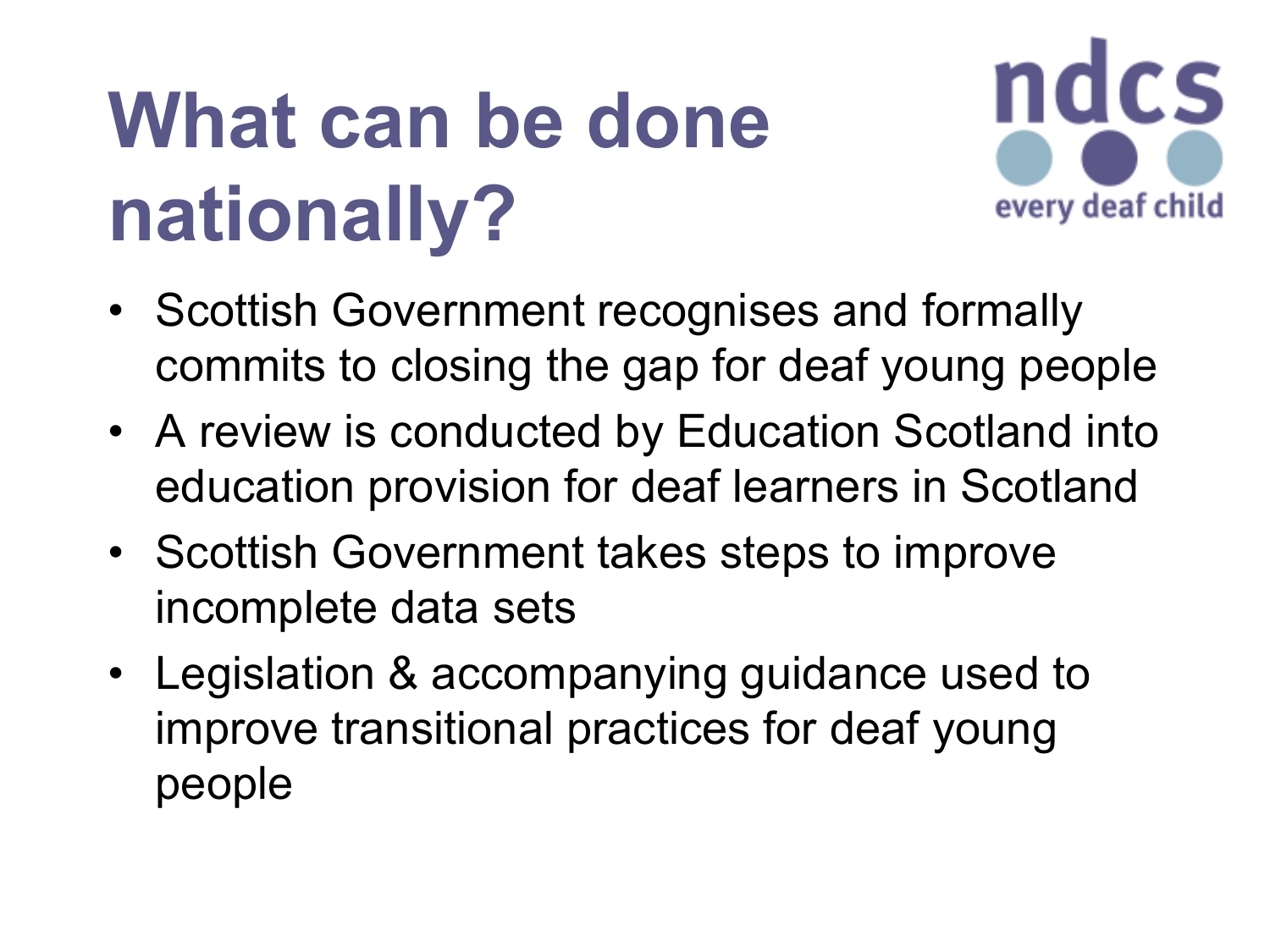# **What can be done locally?**



NDCS is committed to supporting local authorities to strengthen how they support and prepare deaf young people to move on from school.

Taking local action – NDCS Statement of Intent

- Promoting positive emotional health and wellbeing
- Supporting effective transitional planning
- Facilitating effective partnership working through local transition forums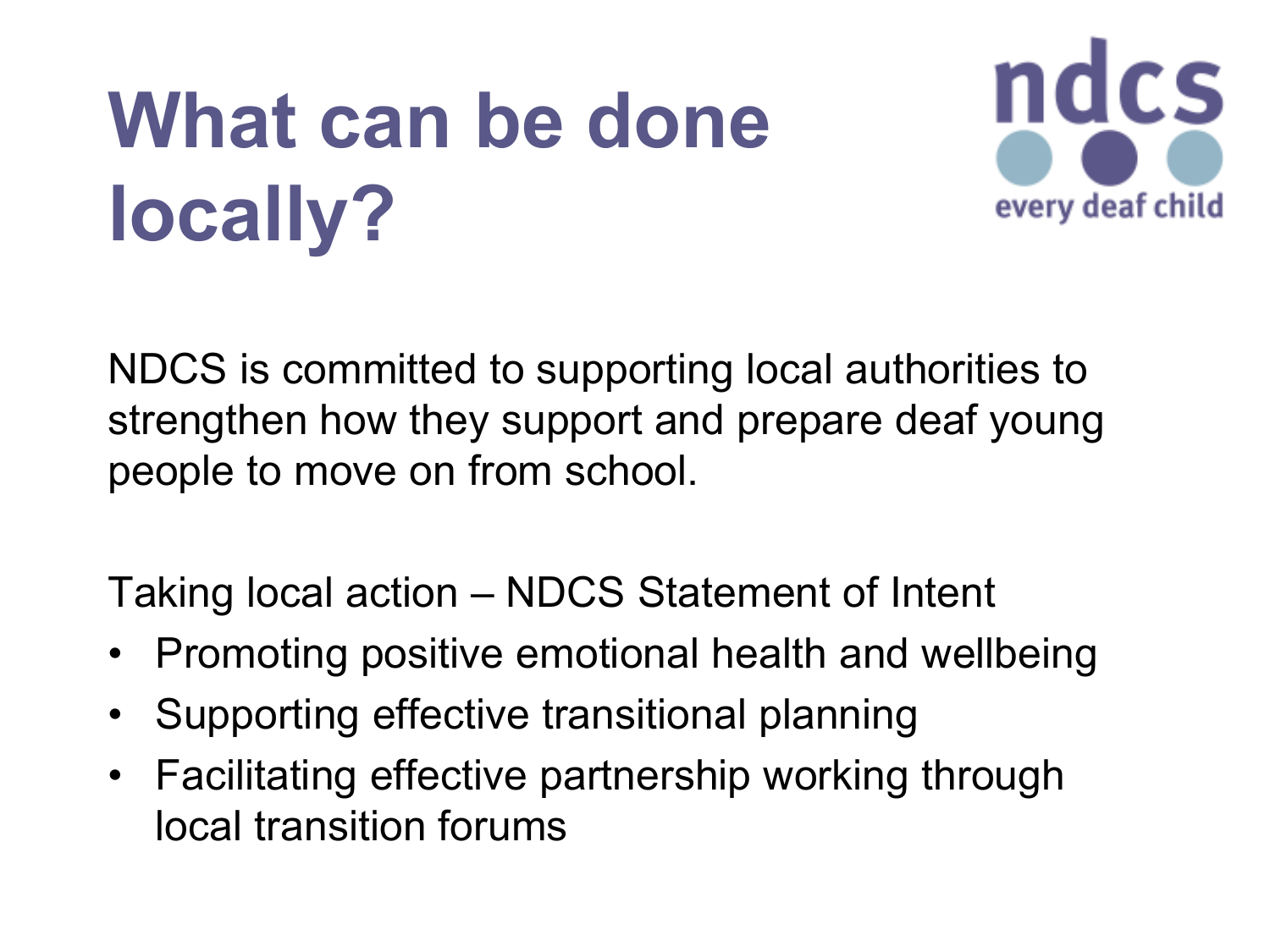### **Progress so far…**



NDCS marked the launch of the Close the Gap report at Scottish Parliament on 30 April

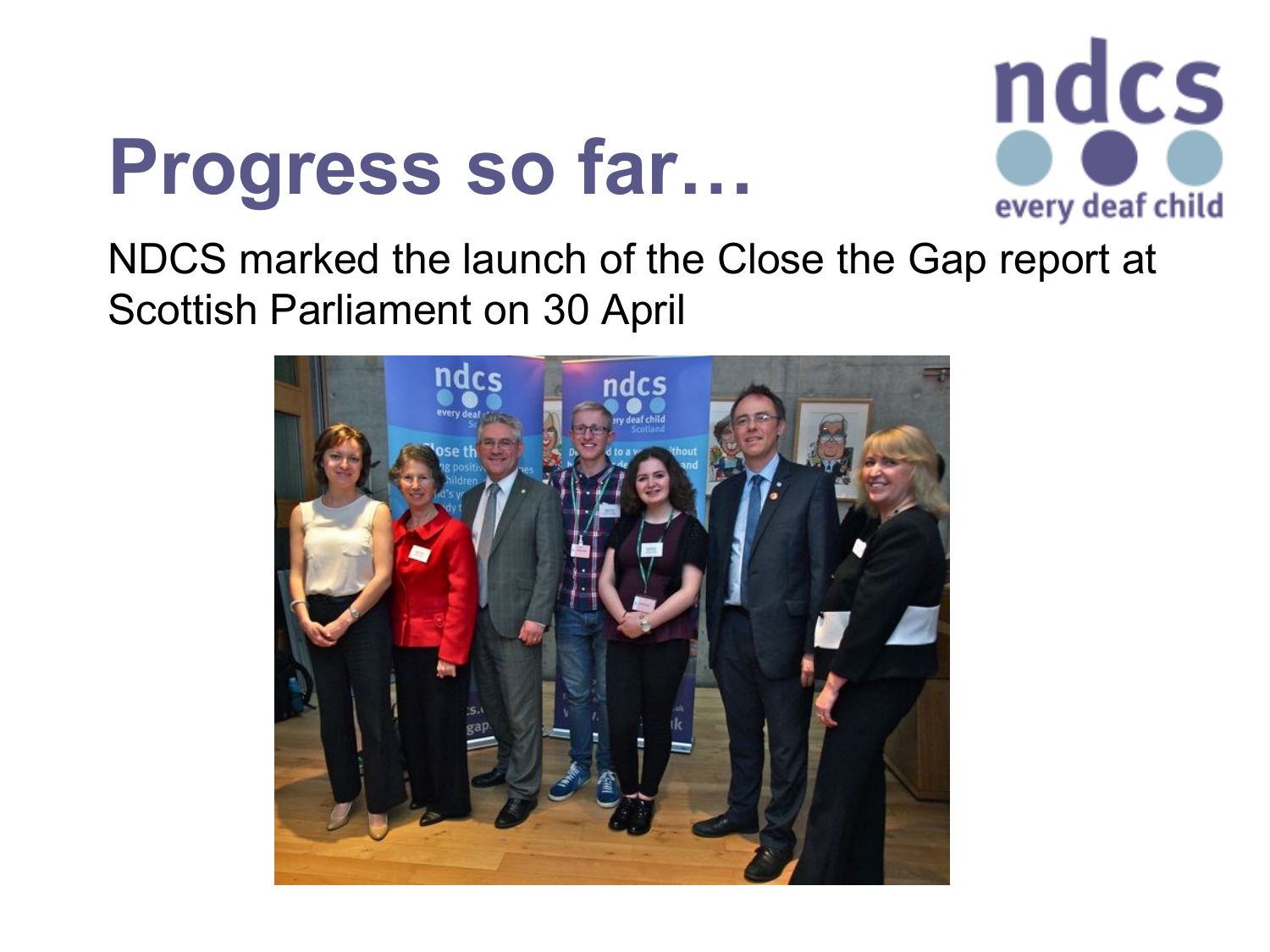Young deaf people spoke directly with the Minister for Learning, Science and Scotland's Languages and a number of other MSPs.



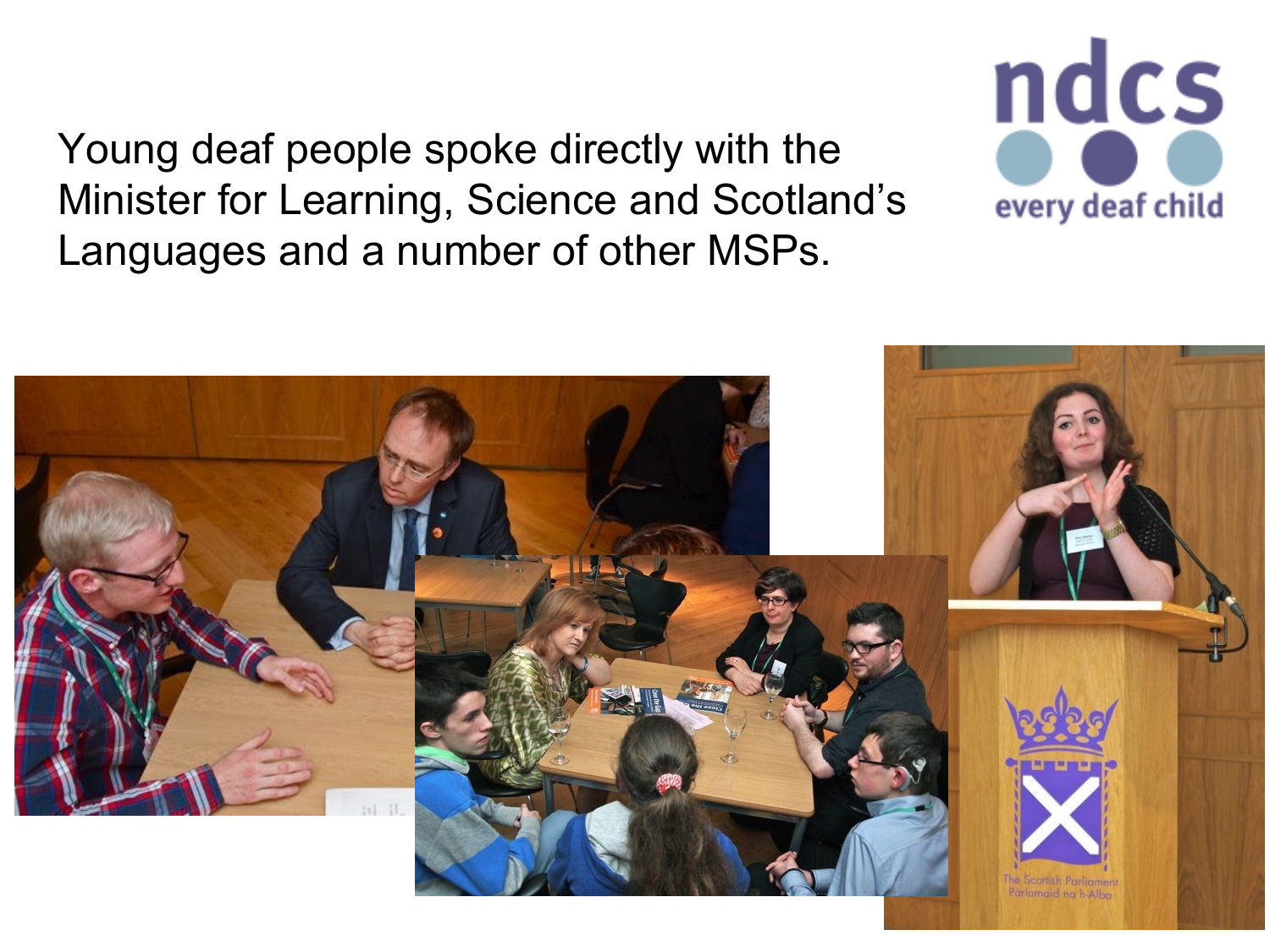### **Progress:**



- Met with a number of MSPs over Spring party conferences, including Cabinet Secretary for Education Mike Russell
- A number of MSPs have written to the Minister supporting our calls for action to the Close the Gap for deaf children
- Engagement with Education Scotland in relation to developing a series of Learning Conversations and delivering a conference for deaf learners in early 2015.
- Scottish Government have agreed to acknowledge the attainment gap that exists for deaf learners and commit to closing this.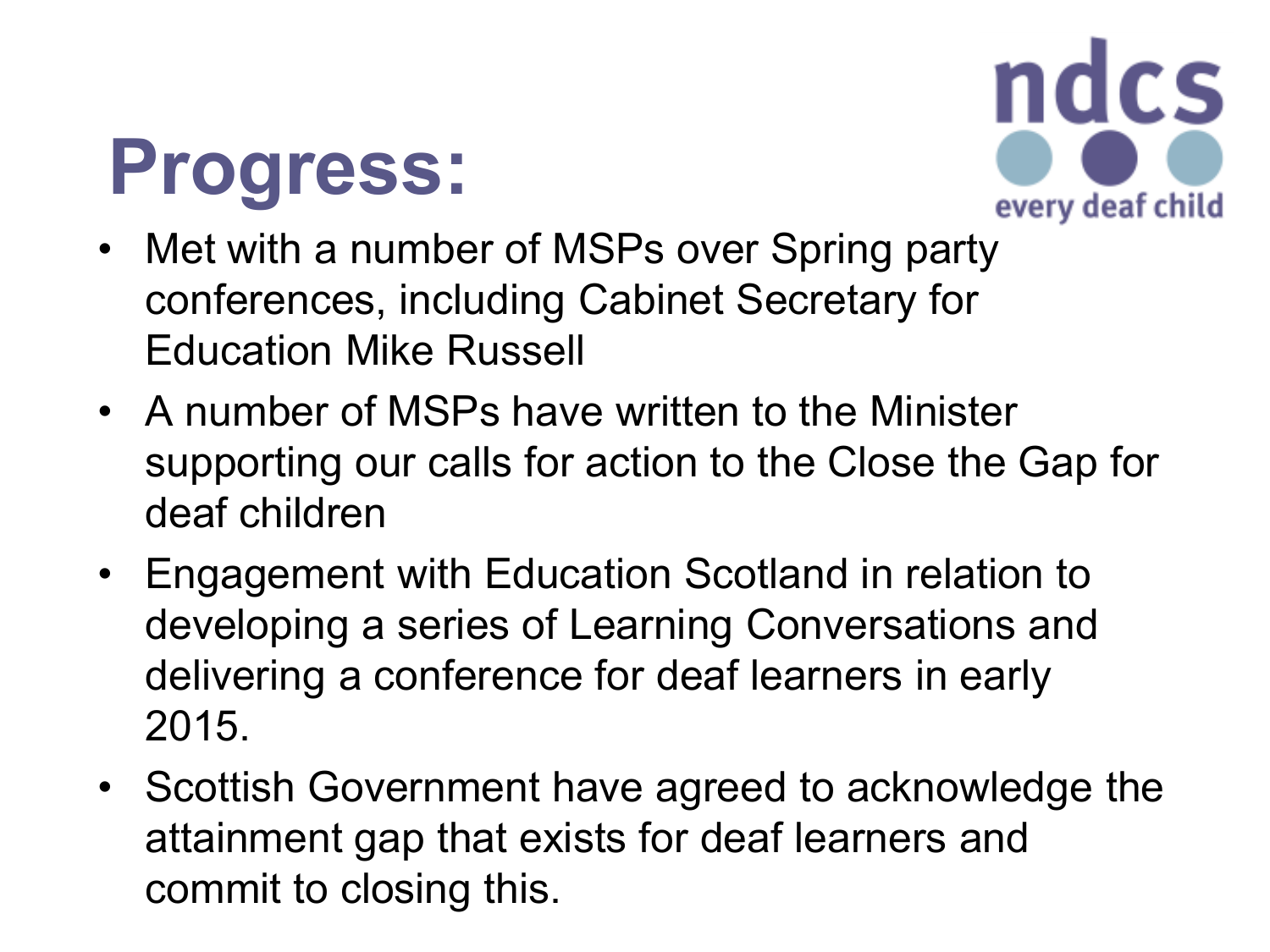## **Next Steps**



- Evaluation of the impact of the statement if intent in Ayrshire and roll out across Scotland linking with the national See Hear Strategy.
- Design and deliver Learning Conversations with Education Scotland to influence the sector
- Further research and awareness raising of issues and direct influencing of policy.